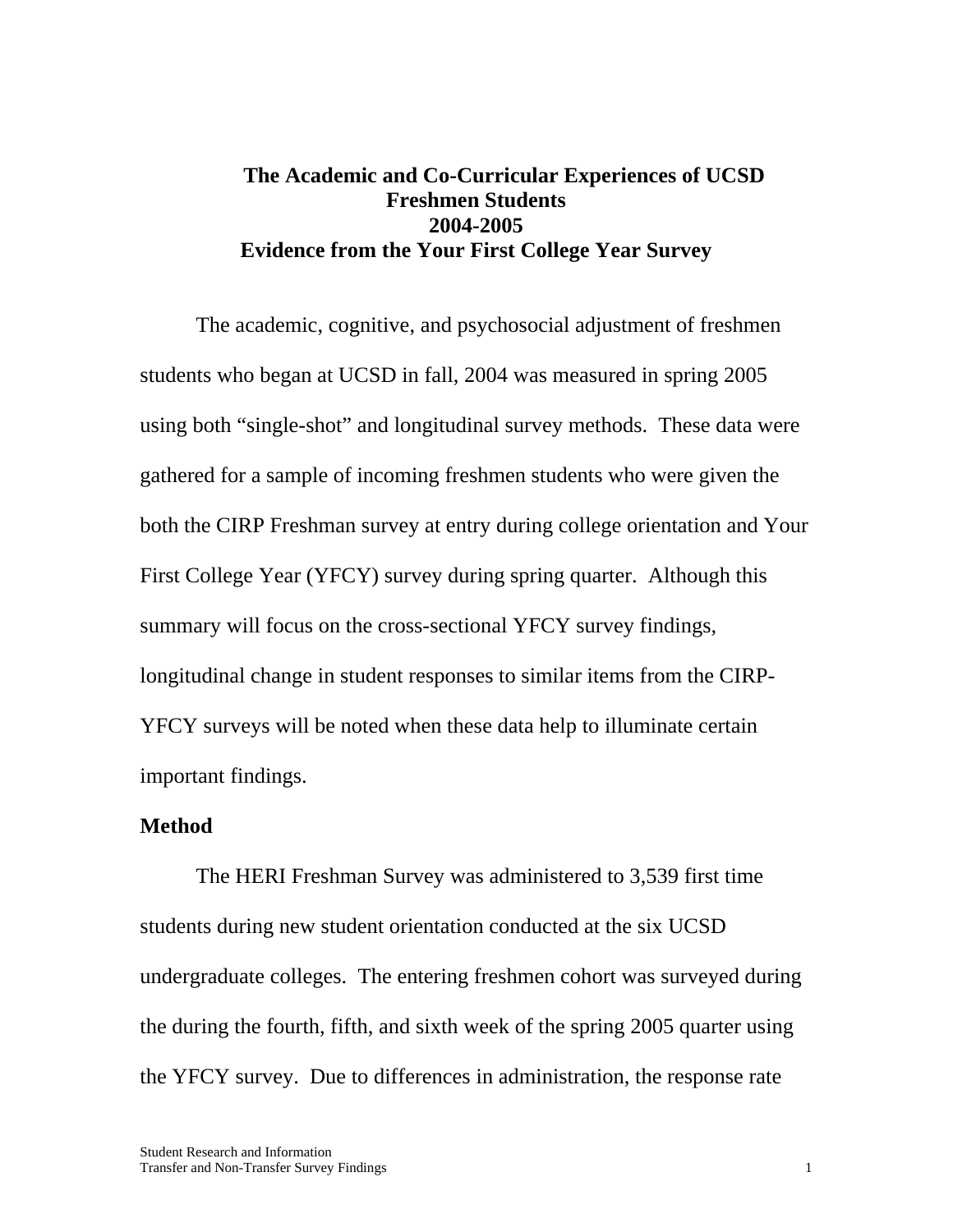$(N=1,161)$  for the YFCY was smaller than that obtained for the Freshman survey. The Freshman survey was administered in a proctored setting during the Freshman Orientations conducted at each of the six undergraduate colleges at UCSD. while the YFCY was administered as a web-based survey to all first time students both on- and off-campus. Students receiving the email invitation to participate in the YFCY were given the survey on the web using a unique log-in code provided to them in the email message. Three email reminders were sent over the three week period and participants were offered incentives to participate in the survey. For new freshmen, these efforts resulted in approximately 1,161 YFCY surveys returned out of the 3,539 sampled for a response rate of approximately 33%. Survey responses from the 1,161 YFCY surveys were matched to responses from the Freshman survey to examine changes in student beliefs and behaviors along the same dimensions using similar items.

#### **The First College Year and Student Outcomes**

The impact of the first college year on student development has been long noted by scholars in higher education (Feldman & Newcomb, 1994; Pascarella & Terenzini, 1991; Astin, 1975). Although educational preparation has been found to exert the strongest effect on successful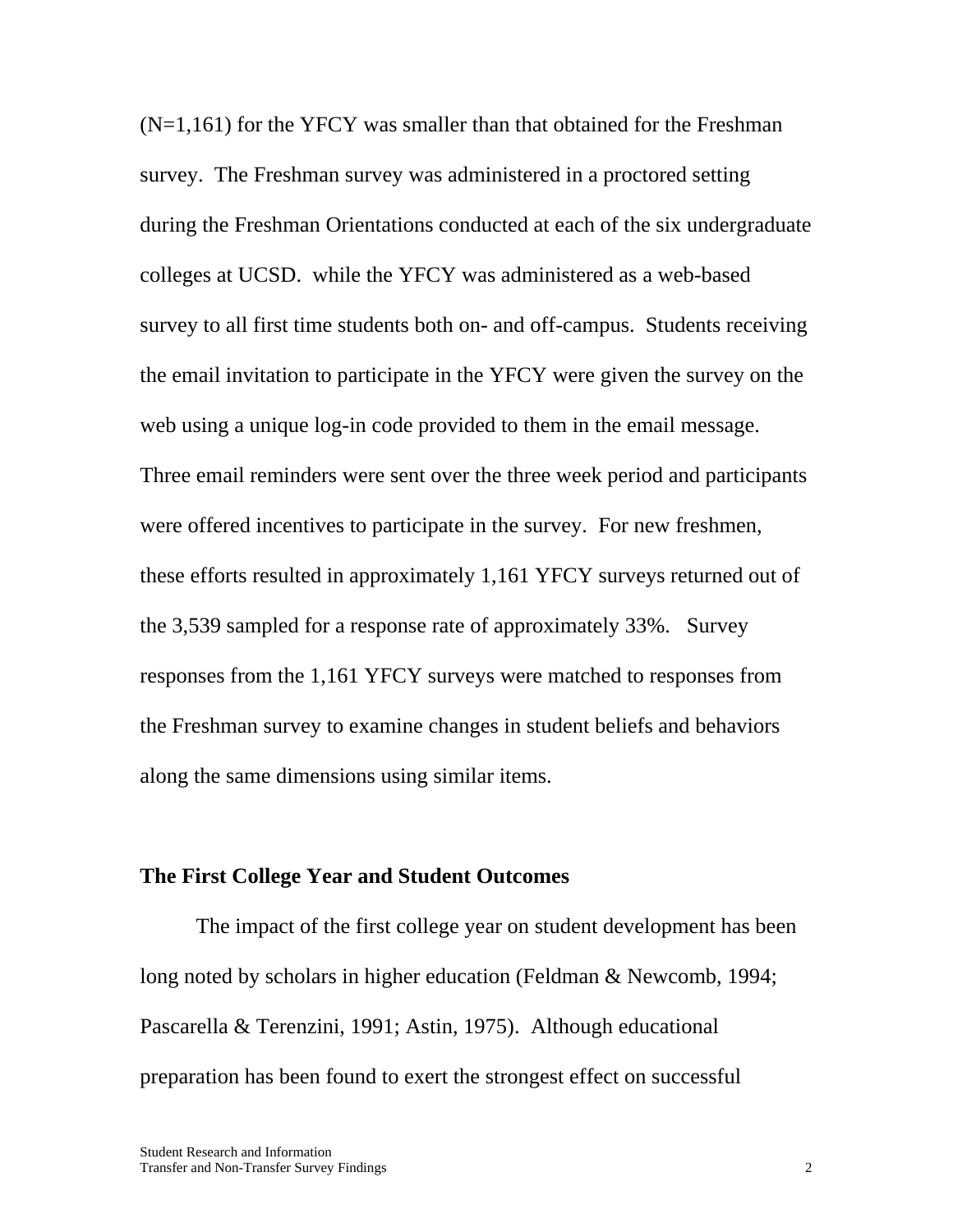transition to college, data on college impact suggest that student activities, behavior, and self-perceptions also have significant effects on the academic and cognitive outcomes of the first college year. The first year experience has also been found to affect the retention and grades of students throughout the collegiate experience (Astin, 1993). Increasingly, students admitted to highly competitive research universities are entering college with less confidence in their ability to succeed than in years past. Despite a steady rise in high school grades, self-ratings in both academic and social selfconfidence have remained stagnant or declined over the last several years. The proportions of incoming students that rated themselves as being "above average," or in the "highest 10%" in academic ability, intellectual selfconfidence, mathematical ability, writing ability, and oral communication have grown smaller.

# **The Your First College Year Survey (YFCY)**

As part of a national study on the first year experience, the YFCY enables comparisons of the first year college experiences of UCSD students with national norms from selective public universities, and all other public and private colleges and universities in the study. When used in conjunction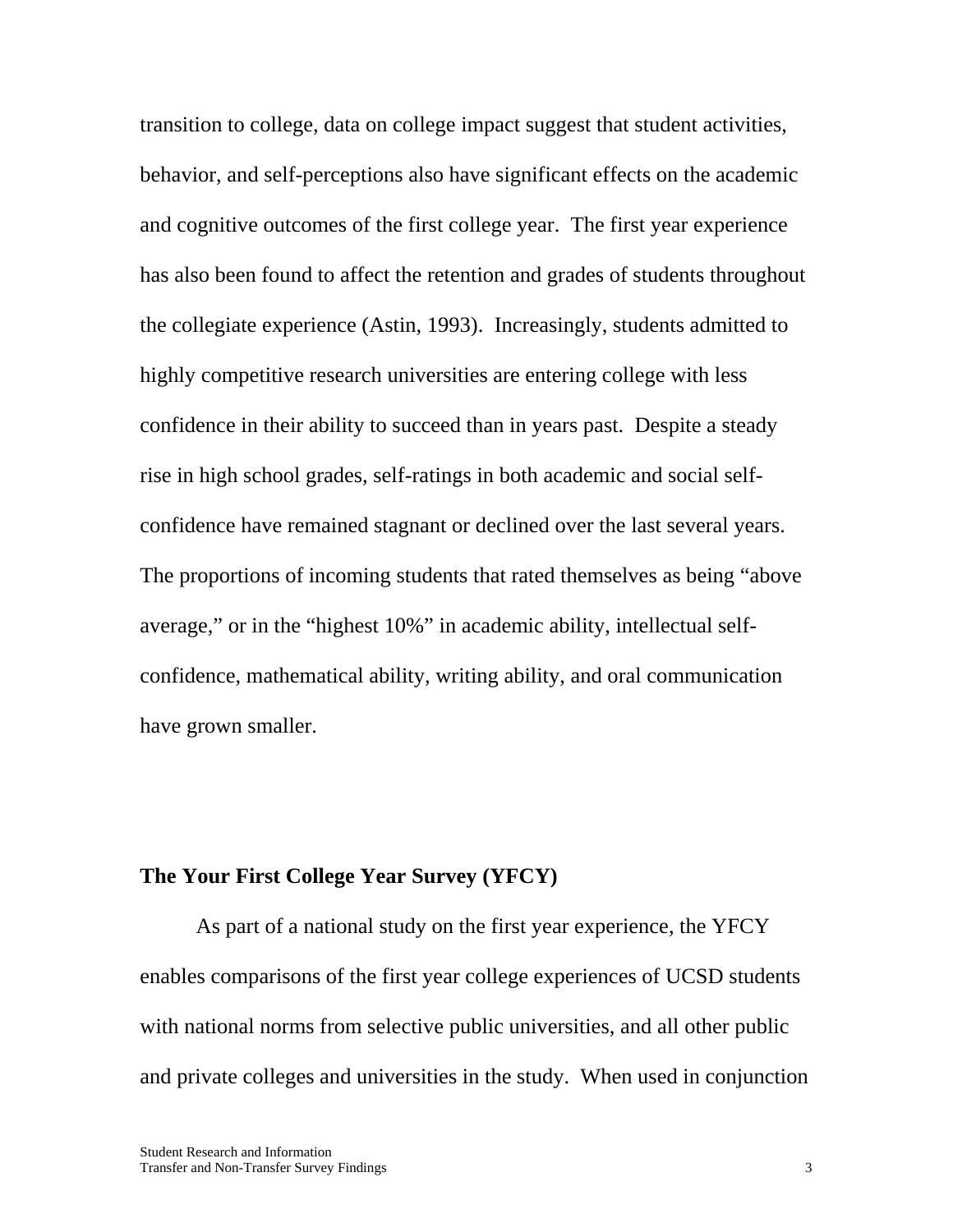with the Freshman Survey, the YFCY provides longitudinal data on the cognitive and psychosocial development of our freshmen. This report provides a summary of the major findings of the 2005 administration of the YFCY. In the following paragraphs, references to page numbers are given for the YFCY tables in the full data report. These data can be viewed at the UCSD Student Research and Information website in the "Surveys" section at http://ugr8.ucsd.edu.

## **YFCY Sample Demographics**

 The UCSD YFCY sample was generally similar to the entering UCSD freshmen class with respect to race/ethnicity, income, and home location. The YFCY sample had a somewhat higher proportion of females than the overall UCSD freshman cohort, Although other groupings tended to reflect the distribution of the social demographics of the entering freshmen cohort of the 2004 UCSD freshmen class, analysis by certain sub-groupings was limited by the number of students identified by race, ethnicity, and income.. Although the overall response rate to the YFCY was approximately 30%  $(N=1,181)$ , the response rates of students from certain traditionally underrepresented student groupings such as African- and Native-American students were insufficient to allow analyses for these student groupings.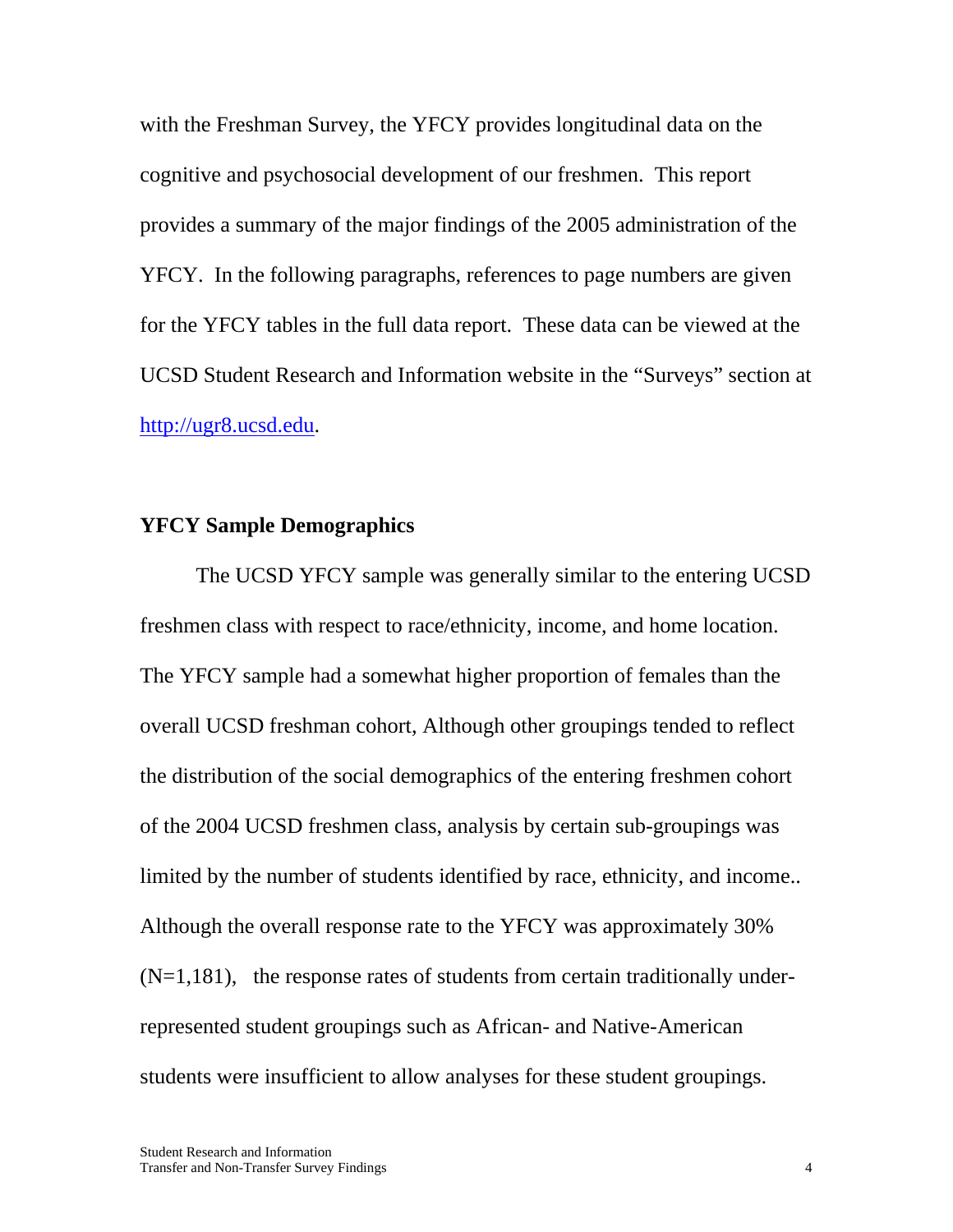### I**nteraction with the Campus Community**

UCSD freshmen report lower levels of interaction with faculty during office hours than their counterparts at other public universities and all public and private universities in the national sample. Approximately 27% of UCSD freshmen report never visiting faculty during office hours compared with 17% of freshmen at other public universities and 10% of freshmen at all of the public and private universities in the national norms. UCSD freshmen tend to interact with faculty outside of office hours at a lower rate than other public university freshmen (55% report never attending office hours compared to 40% at all public universities. p. 1: YFCY). Although firstyear transfer students report a somewhat higher frequency of interaction with faculty and staff compared with first-time freshmen, transfer students report significantly lower frequency of daily or weekly interaction with "close friends at this campus." (Transfers: 64%, Freshmen 83%).

UCSD freshmen also tend to report lower levels of interaction with other college personnel such as Academic Advisers compared with their peers at other public and private universities in the YFCY national sample. For example approximately 19% of UCSD freshmen report "never" interacting with an academic advisor or counselor during the first year of college compared with 10% of freshmen at other public and private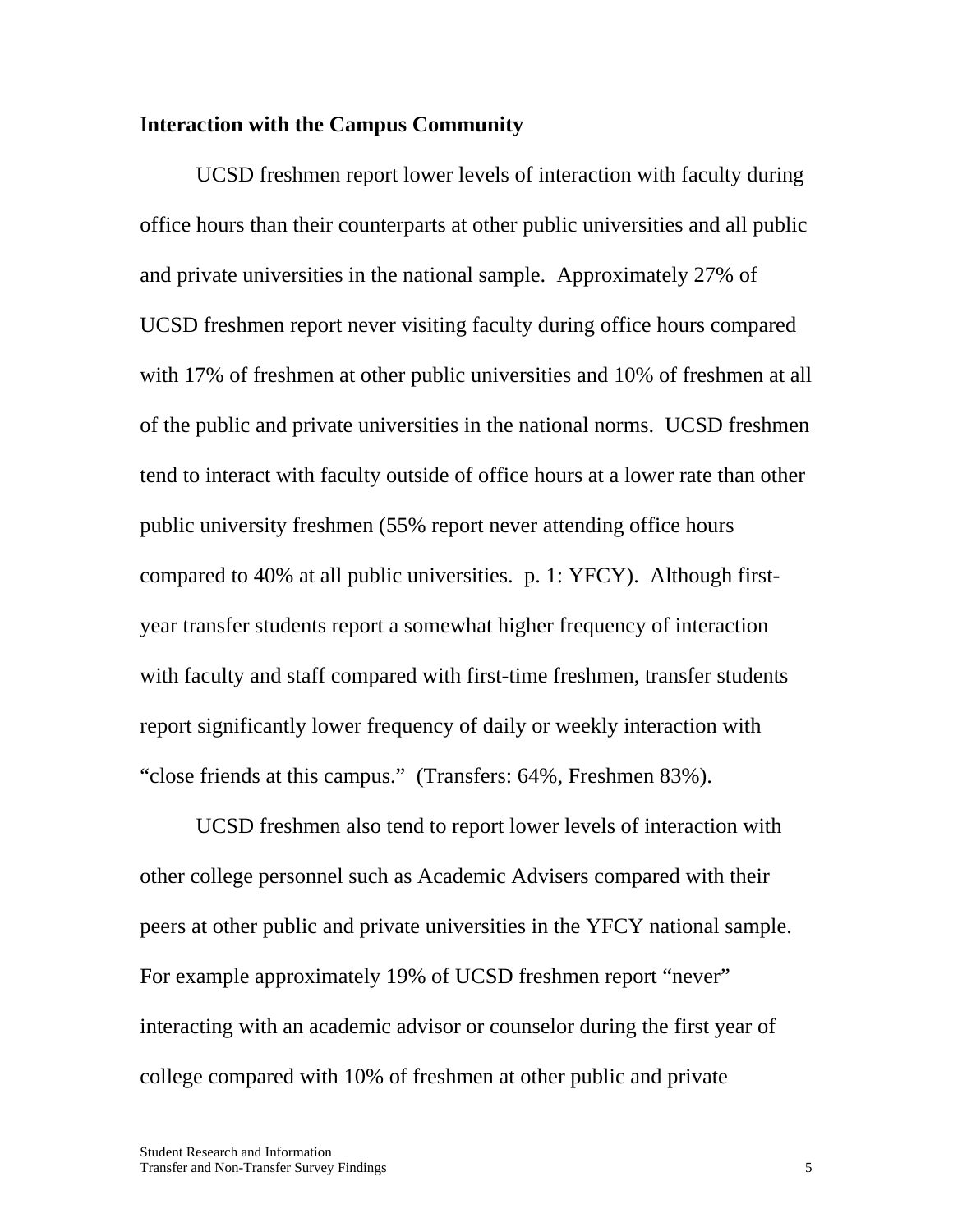universities. (page 1: YFCY). As might be expected from attending a large public research university such as UCSD, our freshmen report higher levels of interaction with graduate students and teaching assistants (TA's) than freshmen at other public and private universities. For example, approximately 23% of UCSD freshmen report interacting with TA's and graduate students at least 2-3 times per week compared with 17% at public colleges and 10% at private colleges. (p. 2: YFCY)

### **Satisfaction Indicators**

There do not appear to be significant differences in the ratings of various campus services between UCSD freshmen and freshmen at other public institutions. UCSD freshmen tended to rate such services as library, academic advising, tutoring, student housing, financial aid, career center, student health, psychological counseling and the registrar's office at similar rates of satisfaction with other public university freshmen. There are some differences between the ratings given by UCSD freshmen and freshmen attending private universities. For example, UCSD freshmen tended to rate library services higher than their counterparts at private universities (87% of UCSD freshmen report being "very satisfied" or "satisfied" compared with 77% of private university freshmen). With respect to satisfaction with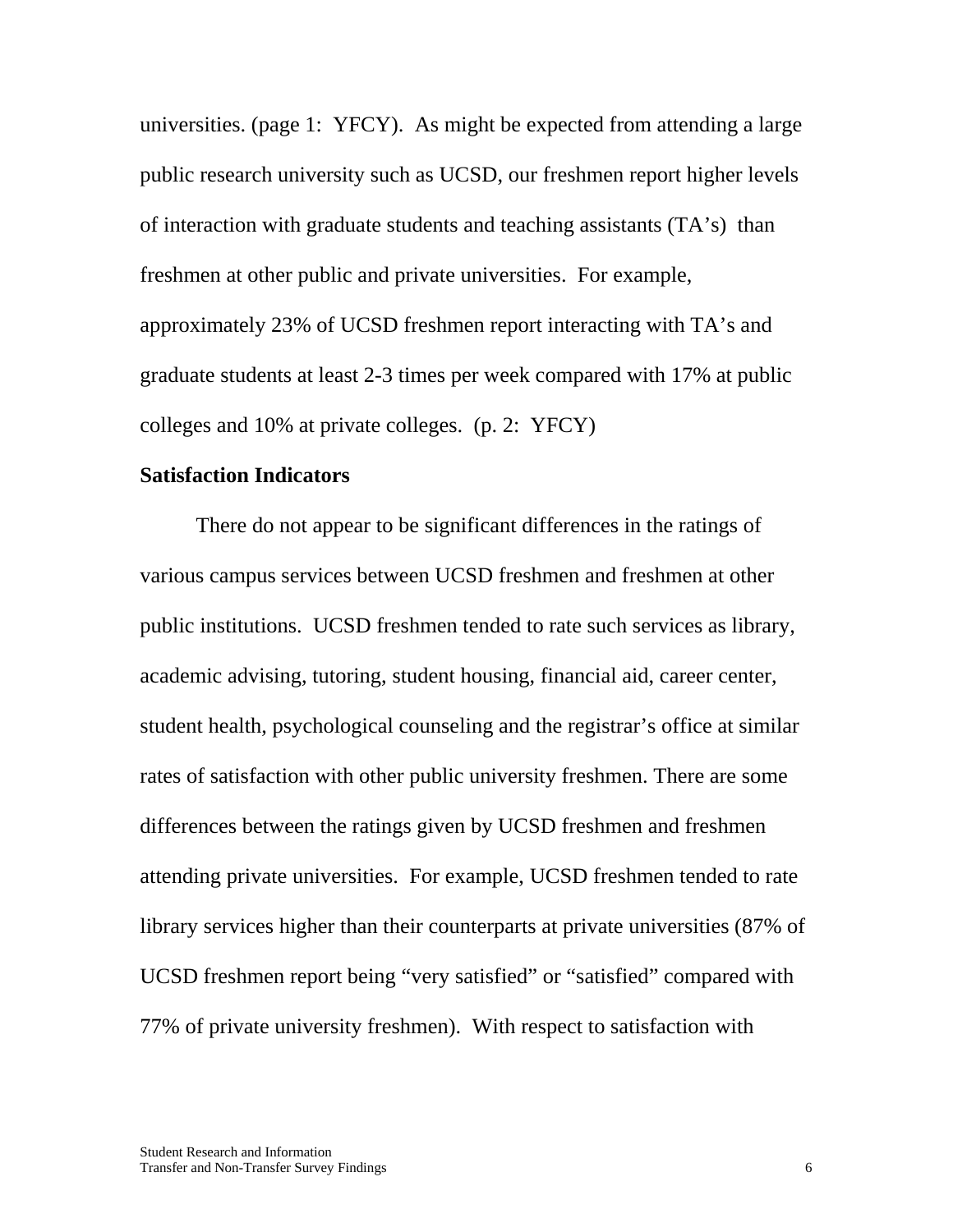Recreational Facilities, UCSD freshmen reported significantly higher levels of satisfaction (87%) than private university freshmen (70%). (p. 2: YFCY)

# **Inter-Group Relations and Experiences**

 UCSD students report much higher levels of interaction with students of different racial and cultural backgrounds compared with freshmen at the comparison public and private institutions beginning with the community they grew up in and continuing through high school. The higher level of interaction with ethnic minority students in high school is shown where approximately 8% of UCSD freshmen report that the composition of students in their high school were "all or nearly white." This contrasts sharply with the high school experiences of other public university freshmen who reported that their high school was "all or nearly all white" at a rate of 27%, while 29% of private university attendees reported a similar demographic composition. A similar pattern can be noted with respect to the neighborhood or community where the student grew up. UCSD freshmen report a much more diverse community of neighbors and community members compared with their pubic and private university counterparts. (p. 3: YFCY).

 UCSD freshmen also report higher levels of inter-group participation with respect to "informal study groups." For example, approximately 10%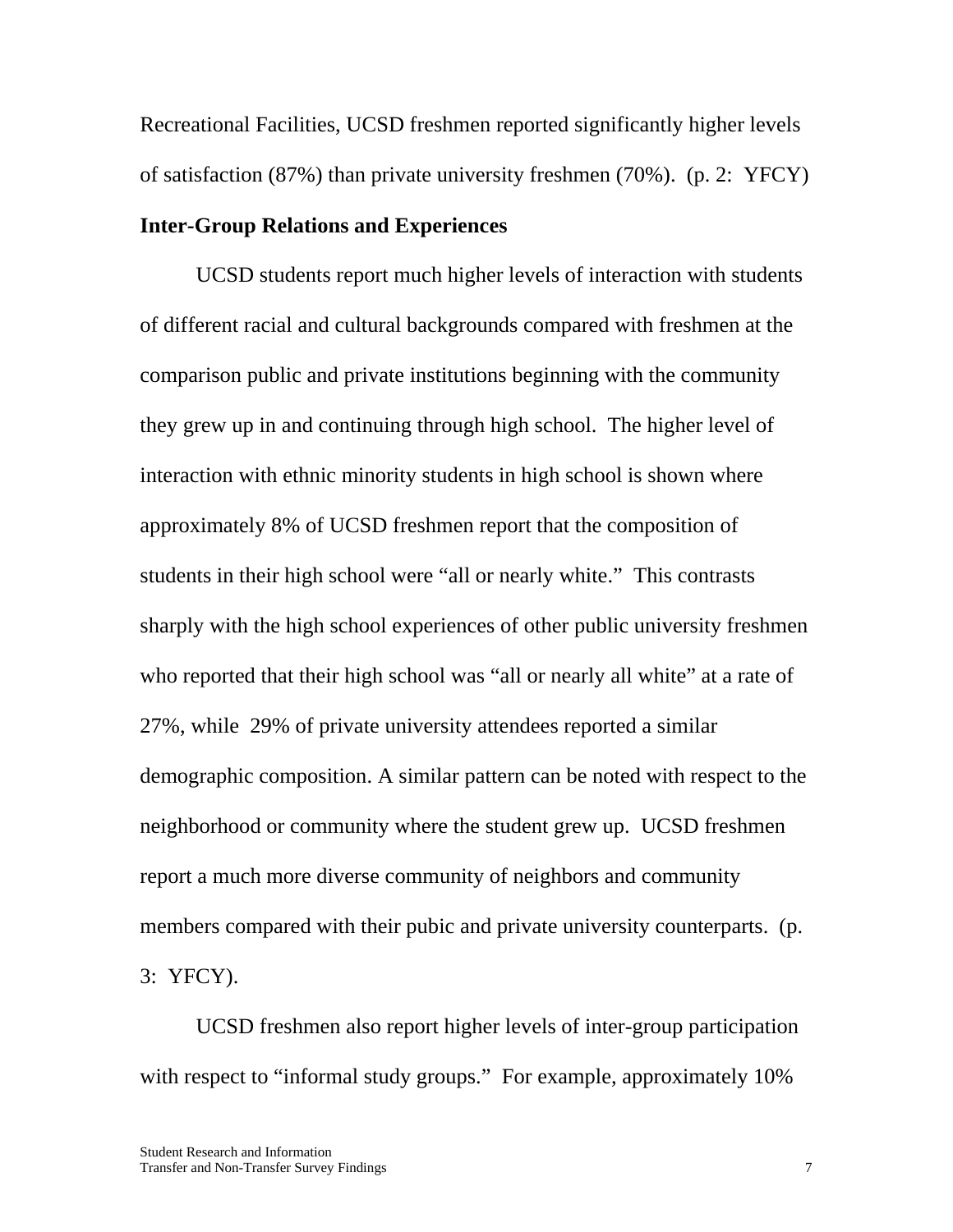of UCSD freshmen indicated that their informal study groups were either "mostly white," or "all or nearly all white," while freshmen from other universities in the YFCY sample indicated that approximately 45% of their study groups were predominately "white" in racial composition. (p3:YFCY) A similar pattern of greater inter-group diversity was also found with respect to student clubs and organizations in which the respondent participated. Approximately 14% of UCSD freshmen indicated that their student club or organization was all white, compared with 42% of freshmen from other colleges and universities.

 UCSD freshmen also report higher levels of inter-group interaction than their peers at either public or private universities. For example, approximately 71% of UCSD freshmen report dining or sharing a meal with students from a racial or ethnic group other than their own compared with approximately 48% of freshmen from other public an private universities. UCSD freshmen also tended to engage in inter-group dialogue outside of the classroom concerning race relations at higher rates than freshmen at other public and private universities. UCSD freshmen also report significantly greater levels of inter-group interaction with respect to intellectual discussions, studying, and socializing compared with the national freshmen sample.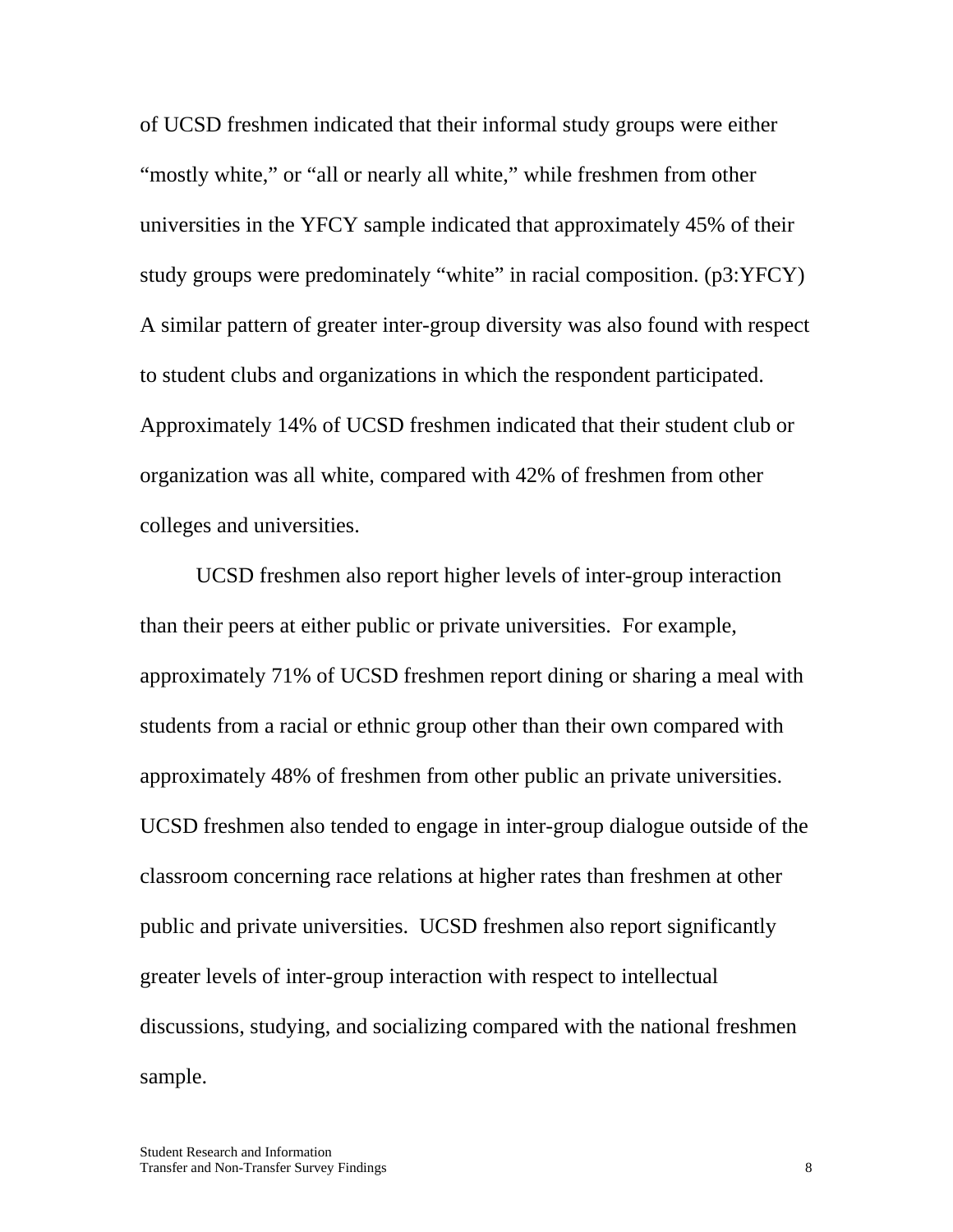UCSD freshmen did not differ however from their peers in the national YFCY sample with respect to amount of tension, or the "climate" experienced on campus as part of a racial or ethnic grouping. For both the UCSD and national YFCY sample, approximately 5% of respondents indicated that they had felt "threatened or insulted because due their particular race or ethnicity" (p. 7: YFCY). UCSD freshmen also did not differ from the national YFCY sample with respect to "having guarded, cautious relationships" with students from different racial groupings. (p. 7: YFCY).

With respect to cultural and language diversity, approximately 71% of UCSD students report English as their native language, while approximately 90% of freshmen at the comparison institutions report English as their native language (p. 3: YFCY). This may be a reflection of the increasing ethnic, racial, and cultural diversity of California, and in particular, the metropolitan regions of Los Angeles and San Francisco that tend to be the primary home locations of a plurality of UCSD freshmen.

### **Academic and Social Adjustment**

 The responses of the UCSD freshmen respondents tend to reflect the generally competitive nature and context of a large, highly ranked national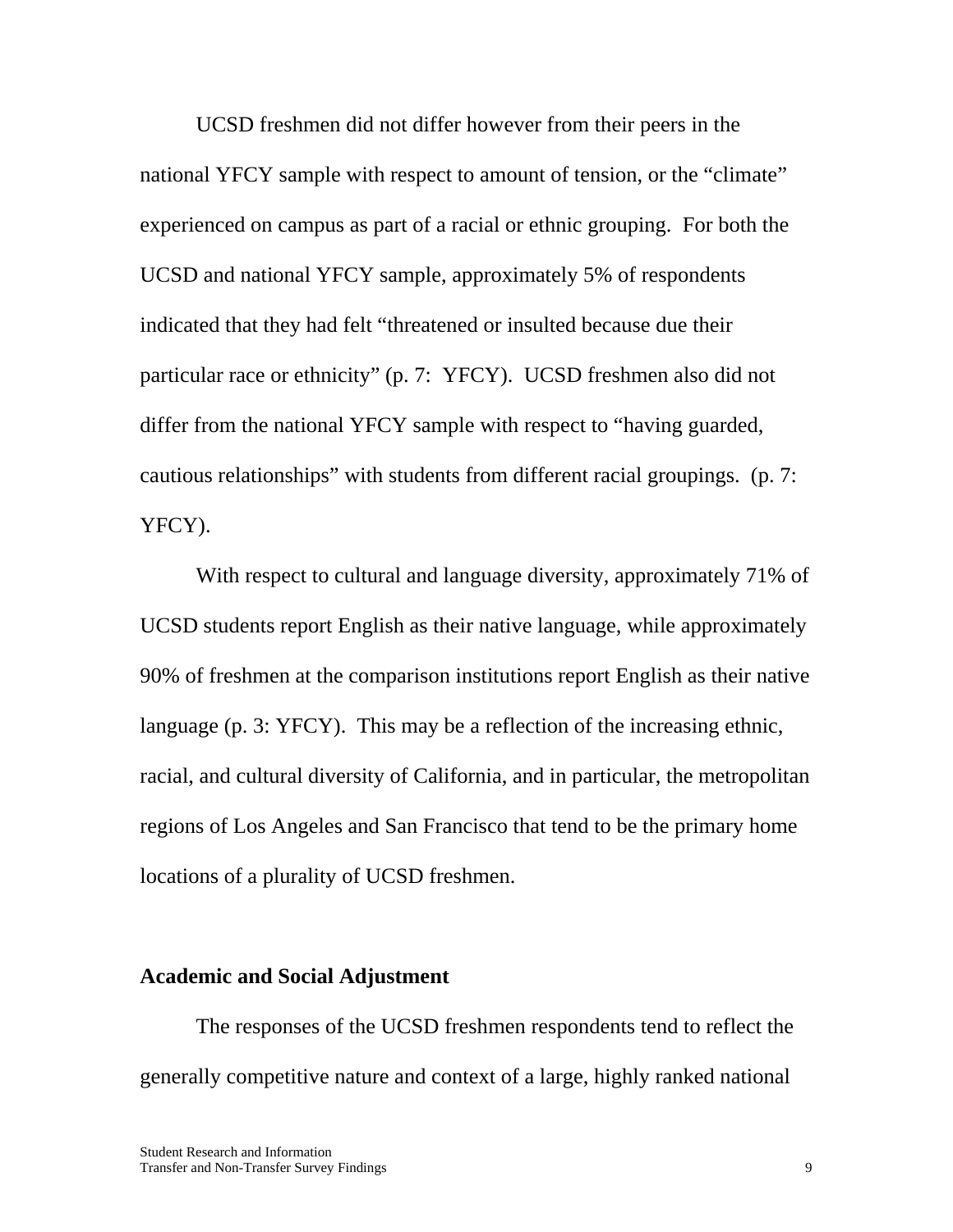Research I university. As reflected in the CIRP (Freshman Survey) findings, UCSD freshmen at entry to the university tend to exhibit higher levels of anxiety with respect to academic performance compared with peers at other public and private universities. This finding of generally higher levels of academic anxiety is also noted in the UCSD YFCY data. For example, approximately 26% of UCSD freshmen respondents report that they were "completely successful" in "understanding what professors expect of you academically." The proportion reporting this level of success in academic adjustment from other public universities was 39% and in private universities, 42%. (p. 4 YFCY). Differences of greater than 10 % were found on several items pertaining to academic adjustment such as "developing effective study skills," time management, and "getting to know faculty" (p. 4: YFCY). However, UCSD freshmen tended to use campus services at the same rate as their peers in the YFCY sample.

 During the freshmen year, UCSD respondents tended to drink alcohol and smoke cigarettes at a lower rate than their counterparts in the public and private university freshmen in the YFCY sample (p. . On o ther measures of health and physically active lifestyle indicators such as "maintaining a healthy diet" and "missing class due to illness," UCSD freshmen were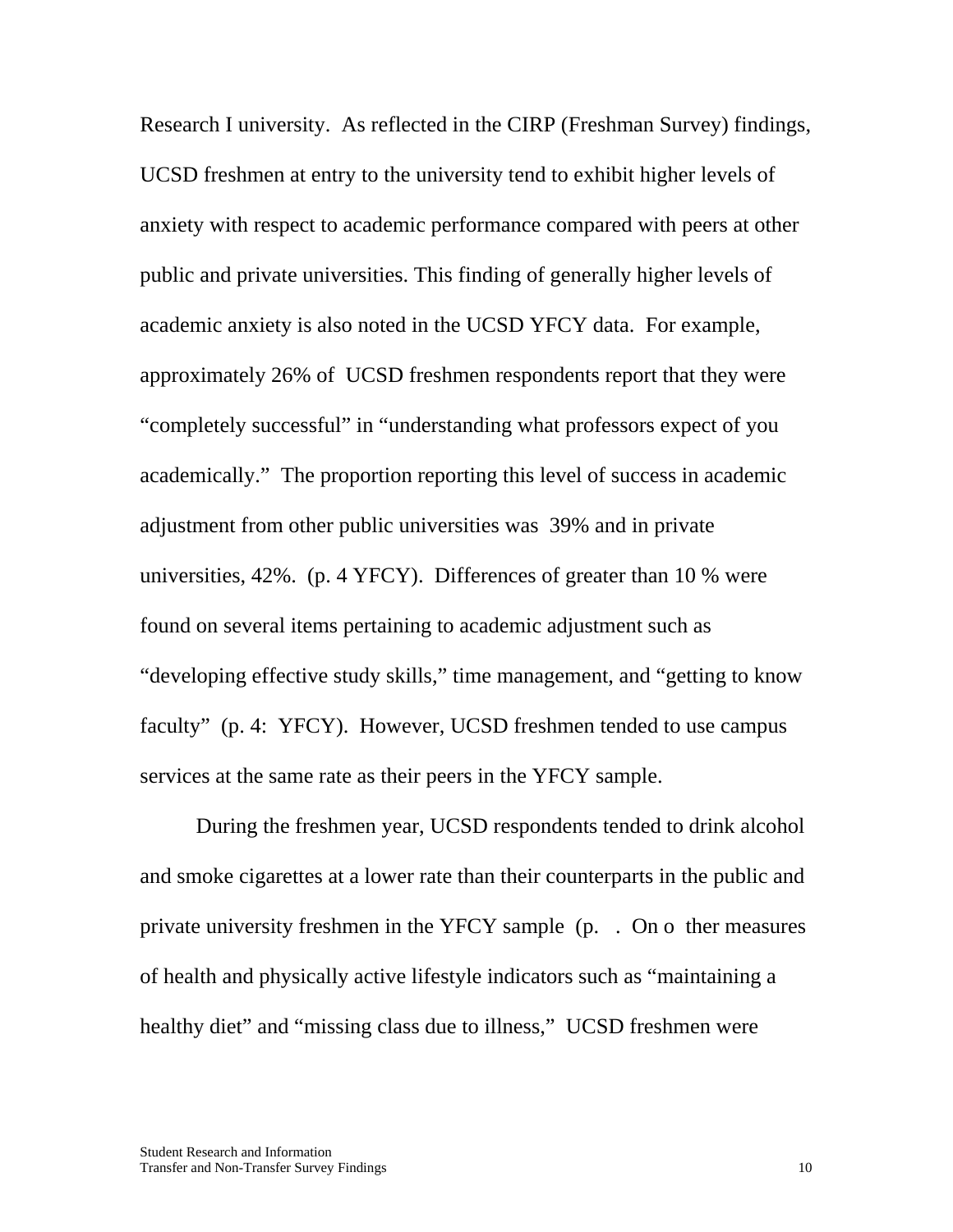generally similar to their counterparts in the national YFCY sample. (p. 5: YFCY).

This study has several implications for educational planning and programming to enhance the first year experience of students at the Research University. The investigation illuminated a growing sense of anxiety among entering students with respect to their self-perceived ability to compete and achieve in the research university environment. Despite higher levels of academic preparation, students in 2002 expressed much greater needs for personal, academic, and career counseling along with special support services such as remedial or supplemental instruction in writing, science, and mathematics. This information has provided the University with an incentive to enhance and devote greater attention to this growing need. Although the impact of the environmental variables was of little practical significance, some variables did demonstrate a significant positive relationship with the dependent variables of self-perception, and first year GPA. The academic engagement variables were found to have a significant impact, particularly for students entering with lower academic credentials such as high school GPA. This study suggests that enhancing and providing greater opportunities for academic engagement in the form of small seminars, greater interaction with the faculty outside of class, internships,